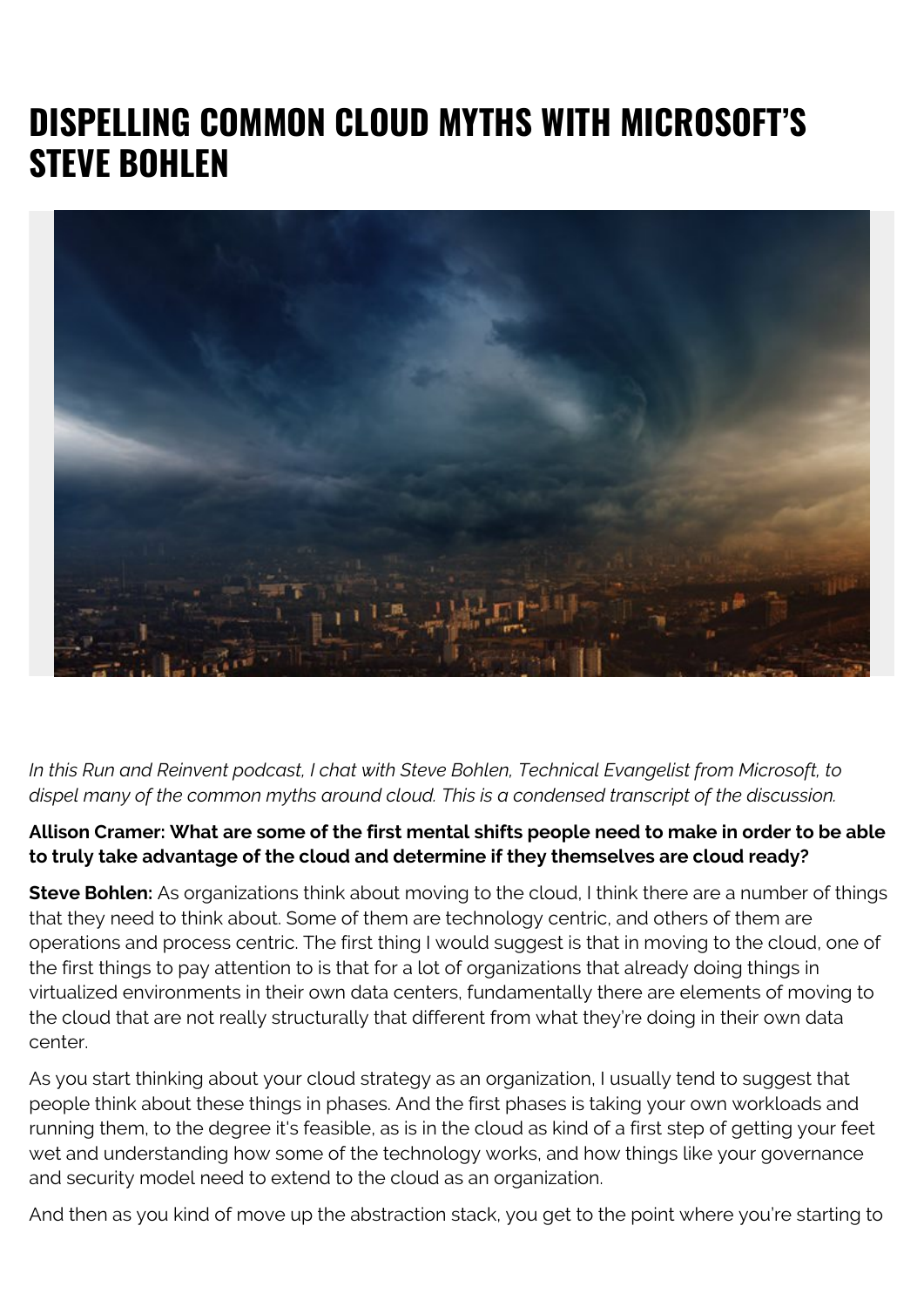use platform as a service offering, and so on, in the cloud. And those kinds of things really require thinking carefully about what your application architecture might need to be modified to in order to start taking advantage of those things.

### **Allison: What would you say are some basic rules you can look at for how you evaluate which workloads you want to test in the cloud?**

**Steve:** If we take the situation where perception is reality, or where the perception is that my onprem data center is in some meaningful way more secure than the cloud data center then one vector of thinking about what workloads are cloud-ready is understanding how your own governance and compliance models might apply to workloads that might leave your data center.

Lots of people have data sovereignty concerns, and there are lots of ways in the cloud to solve data sovereignty, but the easiest data sovereignty solution is simply delete the data in your own on-prem data center. And so, for organizations that have really strict regulatory compliance constraints and so on, thinking about which workloads do and don't fall within those kinds of constraints is one way to think about it.

If you've got workloads that are very burstable and very elastic therefore in the resources that they would consume, then that might be a good candidate to be thinking about moving to the cloud because there, even if you have regulatory concerns and even if you may have to think about rearchitecting some of your solution for that, it might very well be that the biggest value add for moving to the cloud is for those kinds of workloads precisely because they're burstable and elastic, and the cloud might make a lot of sense in those conditions.

Another way to think about it is workloads that are greenfield, right, so that you're not looking at taking your existing technology solutions and tearing them apart to get them cloud ready. But instead you're saying new workloads will move to cloud because we're going to be able to architect and engineer those solutions for the cloud natively moving forward. But old workloads might remain in the data center because reworking all that code is either too much work or too much risk versus the benefit of moving to cloud.

### **Allison: Do you think most people have a great handle on their workloads and the interdependencies, or no?**

**Steve:** Part of the process of evaluating a solution for its sort of applicability or appropriateness for cloud is getting to the point where you've got what you think to be, with a high level of confidence, a great 360-degree view of what that application's real requirements are, so that you're making the right choice when you say this is or isn't in the end a good candidate for a cloud workload.

As a simple for instance, it's possible to have an incredibly chatty application that talks to the database very chattily and produces lots of traffic between the application and the database. And so long as you're at a very low percentage of the overall throughput that your internal data center can handle, that chattiness is not really a negative, which is to say that you are paying to support that chattiness when it's on-prem. But, in a sense, you've bought the chattiness in bulk.

When you start moving to the cloud and start paying per chat, right, every time the application talks to the database there is a cost. Now it tends to be cents or fractions of cents, certainly, but you're paying as you go. And so, the penalty for being chatty is manifest very differently. Rather than paying up front for a data center with X capacity, you're paying every time you start doing a database transaction, for example, right. And so, the chattier application, which doesn't seem to be a cost problem in an internal data center scenario, starts to become very different when those things are